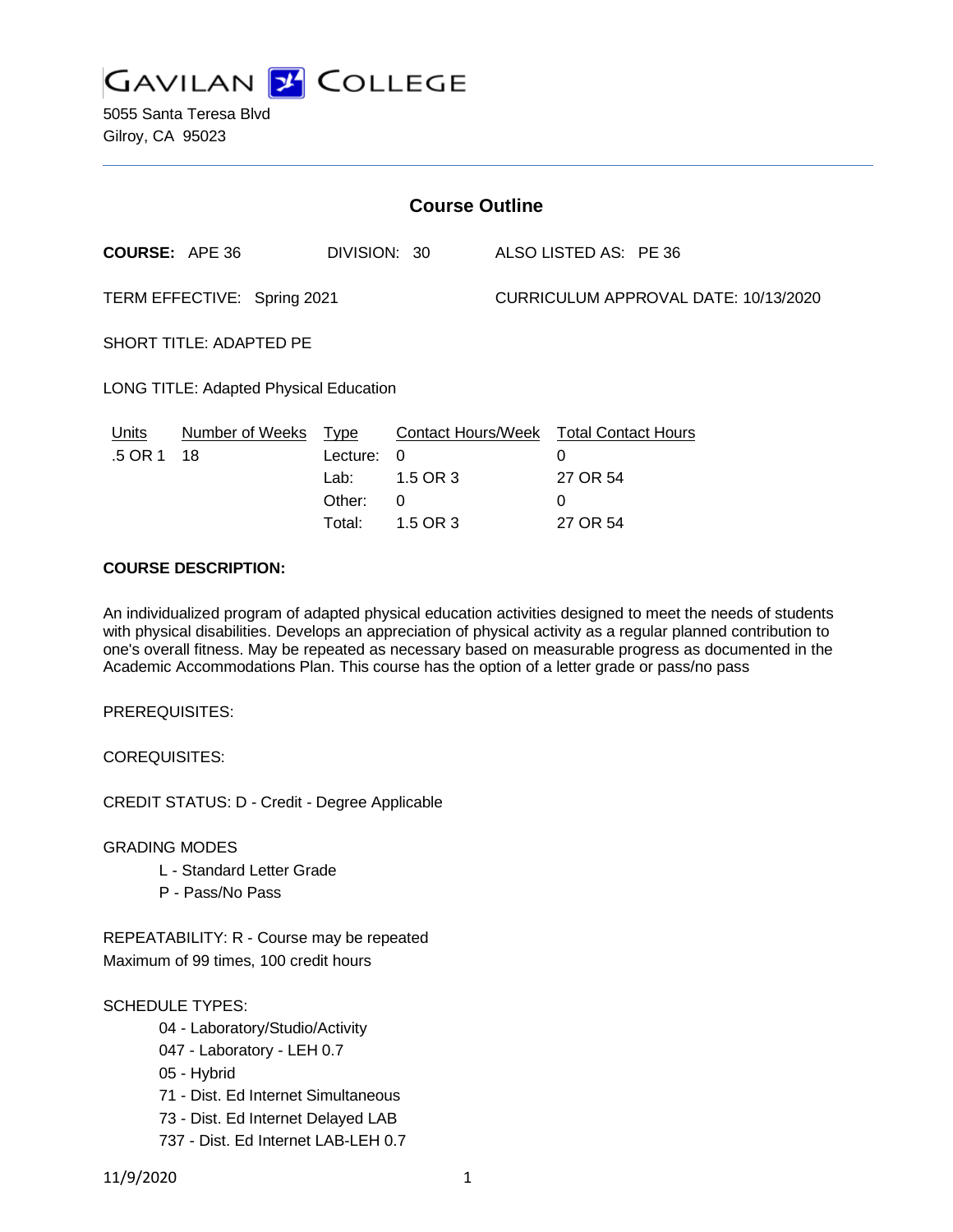# **STUDENT LEARNING OUTCOMES:**

1. Describe ten (10) warm up and cool down activities. Measure of assessment: Instructor observation, class participation, performance exam Year assessed, or planned year of assessment: 2018 Semester: Fall

2. Demonstrate the appropriate use of adapted equipment and exercise. Measure of assessment: Instructor observation, class participation, oral report Year assessed, or planned year of assessment: 2018 Semester: Fall

3. Employ proper safety procedures specific to adapted equipment use. Measure of assessment: Demonstration, instructor observation, oral report Year assessed, or planned year of assessment: 2018 Semester: Fall

4. Demonstrate a series of small and large muscle group activities consistent with their individual plan. Measure of assessment: Class participation, discussion, instructor observation Year assessed, or planned year of assessment: 2018

## **CONTENT, STUDENT PERFORMANCE OBJECTIVES, OUT-OF-CLASS ASSIGNMENTS**

Curriculum Approval Date: 10/13/2020 **DE MODIFICATION ONLY**

#### 3.5-7 Hours

Course Overview. Use of equipment and safety procedures are discussed. Introduce warm up and cooling down procedures. Long and short term goals discussed. Functional exercises and movements that stabilize the body. Discuss importance of spine muscles. SPO: Students will review course content, expectations and grading procedures.

### 3.5-7 Hours

Construct and maintain a fitness conditioning program. Introduce large muscle and small muscle group exercises, i.e. compressions, butterflies, bicycles. Standing or seated exercises, i.e. range of motion, lateral press, standing crunch. Assess areas of physical fitness strengths and weaknesses and prioritize those areas to be addressed. SPO: Students will identify strengths and weaknesses

specific to physical exercise.

#### 4-8 Hours

Introduce additional flexibility exercises. Review treatment for stretching injuries, i.e. the use of heat and cold for injury treatment. Evaluate students for progress and update plans. SPO: Students will perform the additional flexibility exercise correctly.

#### 4.5-9 Hours

Introduction of wheelchair or seated calisthenics. Use of wheelchair or seated accessible exercise machines. Discuss safety procedures and related transfer issues of wheelchair students. Proper techniques of weight training, use of cuffs, straps, holders for wheelchair students. SPO: Students will demonstrate proper techniques for calisthenics specific to their needs.

#### 4.5-9 Hours

Introduction to stretching and endurance activities related to large and small muscle groups. Exercises using parallel bars and standing frame. Safety issues related to standing frame, i.e. the need for a second person while using standing frame. Introduction to proper body mechanics - postural alignment.

SPO: Student will practice and demonstrate proper stretching and endurance activities specific to their individual plan.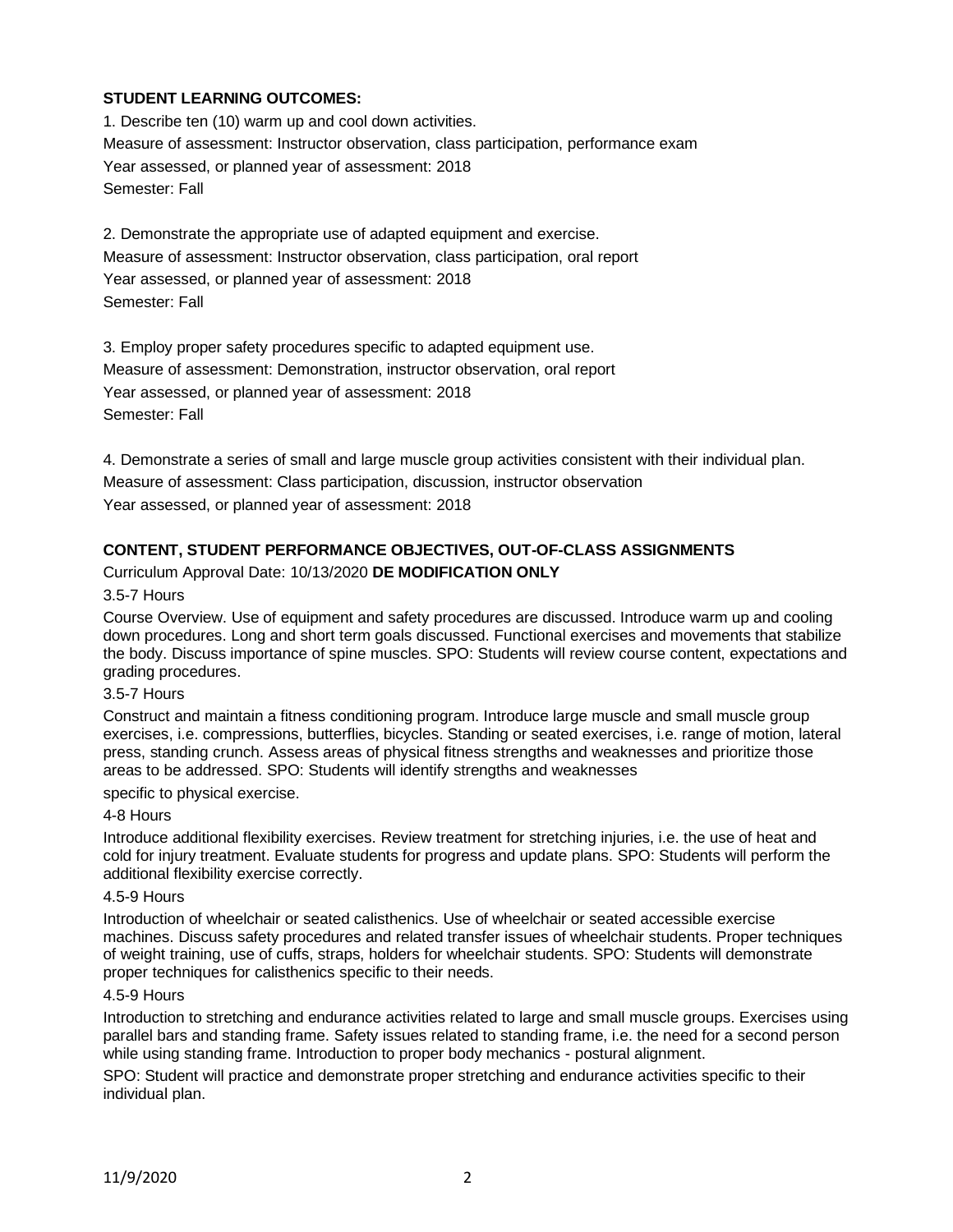## 3-8 Hours

Introduce additional stretching exercises (supine/prone). Wheelchair transfer to table mat. Safety methods in transferring to exercise mat. Roll and squirm exercises. Balance exercises, i.e. roll and tuck. Use of abdominal muscles for stabilization, i.e. obliques, rectus abdominals. SPO: Students will practice and demonstrate stretching exercises that will improve abdominal muscle strength.

2-4 Hours

Discuss benefits of fitness development. Discuss symptoms of overtraining. Review and discuss the importance of exercise. SPO: Students will explain the benefits of fitness. 2 Hours

### **METHODS OF INSTRUCTION:**

Demonstration, Lecture, Guided Practice, Discussion, AAP (Academic Accomodation Plan).

### **METHODS OF EVALUATION:**

Problem-solving assignments Percent of total grade: 10.00 % Problem-solving demonstrations: 10% - 40% Class performance Performance exams Skill demonstrations Percent of total grade: 80.00 % Skill demonstrations: 50% - 80% Class performance Performance exams Objective examinations Percent of total grade: 10.00 %

# **REPRESENTATIVE TEXTBOOKS:**

### **ARTICULATION and CERTIFICATE INFORMATION**

Associate Degree: GAV E1, effective 201570 CSU GE: CSU E, effective 201570 CSU E1, effective 200970 IGETC: CSU TRANSFER: Transferable CSU, effective 201570 UC TRANSFER: Transferable UC, effective 201570

## **SUPPLEMENTAL DATA:**

Basic Skills: N Classification: Y Noncredit Category: Y Cooperative Education: Program Status: 2 Stand-alone Special Class Status: S CAN: CAN Sequence: CSU Crosswalk Course Department: APE CSU Crosswalk Course Number: 36